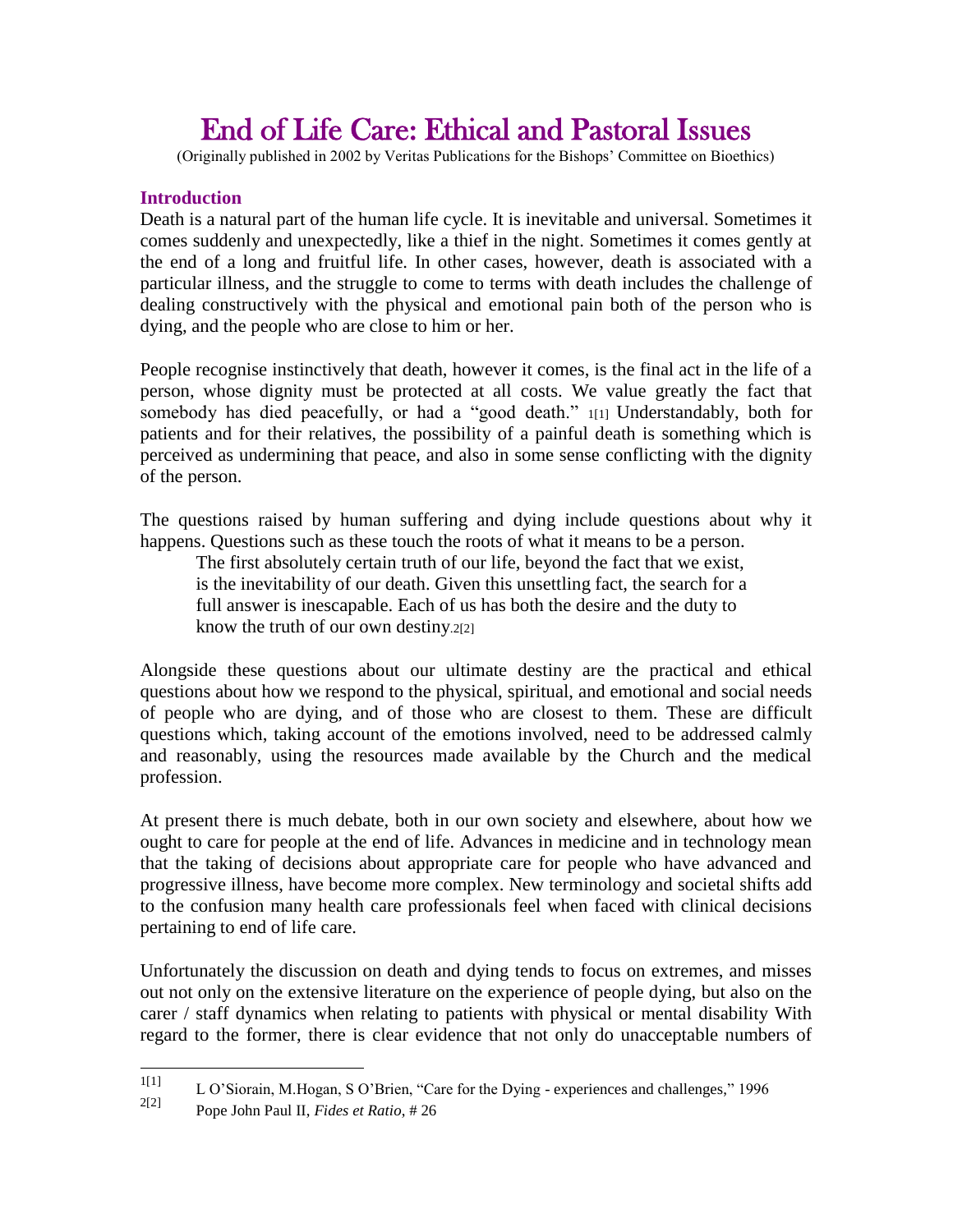people die in hospital with inadequate pain relief, but also the political impetus to develop adequate universal palliative care is lacking. With regard to the latter, it would appear that healthcare personnel and carers are, on balance, more liklely than unlikely to underestimate the quality of life of those with degenerative and other disabling conditions.

This debate needs to avoid two extremes. Family members and healthcare professionals sometimes refuse to face the reality that people die. They insist on trying to keep the patient alive at all costs, even when it is clear that death is imminent. In situations like this, the patient may even be subjected, by well-intentioned people, to unnecessary suffering or distress. This attitude is sometimes referred to as "vitalism." The opposite extreme is when family members, or indeed healthcare professionals, take action to bring about the death of the patient, because they have come to the conclusion that his or her life is no longer worth living. This decision to end the life of a person on health grounds is the essence of euthanasia.

## **Palliative Care: a realistic and life respecting response to the needs of people who are dying**

Palliative care is a relatively new speciality with its origins based in the long tradition of hospice care. Viewing end-of-life decisions from a palliative care perspective may help to clarify some of the issues and outline some of the challenges in providing appropriate care for people at the end of life.

Palliative care avoids extremes in that it both upholds absolute respect for human life and acknowledges human mortality and the limited dominion we have over life. Palliative care is defined as the active total care of patients and their families by a multidisciplinary team, when the patient's disease is no longer responsive to curative treatment and the focus of care is the quality of life. Palliative care includes consideration of the family's needs before and after the patient's death. Palliative care refers to a philosophy of care rather than a specific building or service and is applicable in all care settings.

Care of patients at the end of life is a continuum of palliative care and usually refers to the final hours or days. This focus on improving and maintaining the quality of a patient's life until the end is life affirming for the patient but also accepting of the inevitability, however unwelcome, of death. Palliative care embraces the principles of nonmaleficence (not to harm deliberately) and beneficence (to do good), which are basic ethical principles in all health care practice. Hospice and specialist palliative care services aim to promote comprehensive care for those with advanced disease and a short life expectancy. It is a matter of maximising the quality of life remaining, while enabling patients to "live until they die". While traditionally associated with death resulting from cancer, it is critically important that palliative care services are developed for the many who die from non-malignant disease, i.e., cardiovascular, neurological, and respiratory disease.

## **Euthanasia: a decision to end life**

For the purposes of this document, the following definitions will be taken as understood: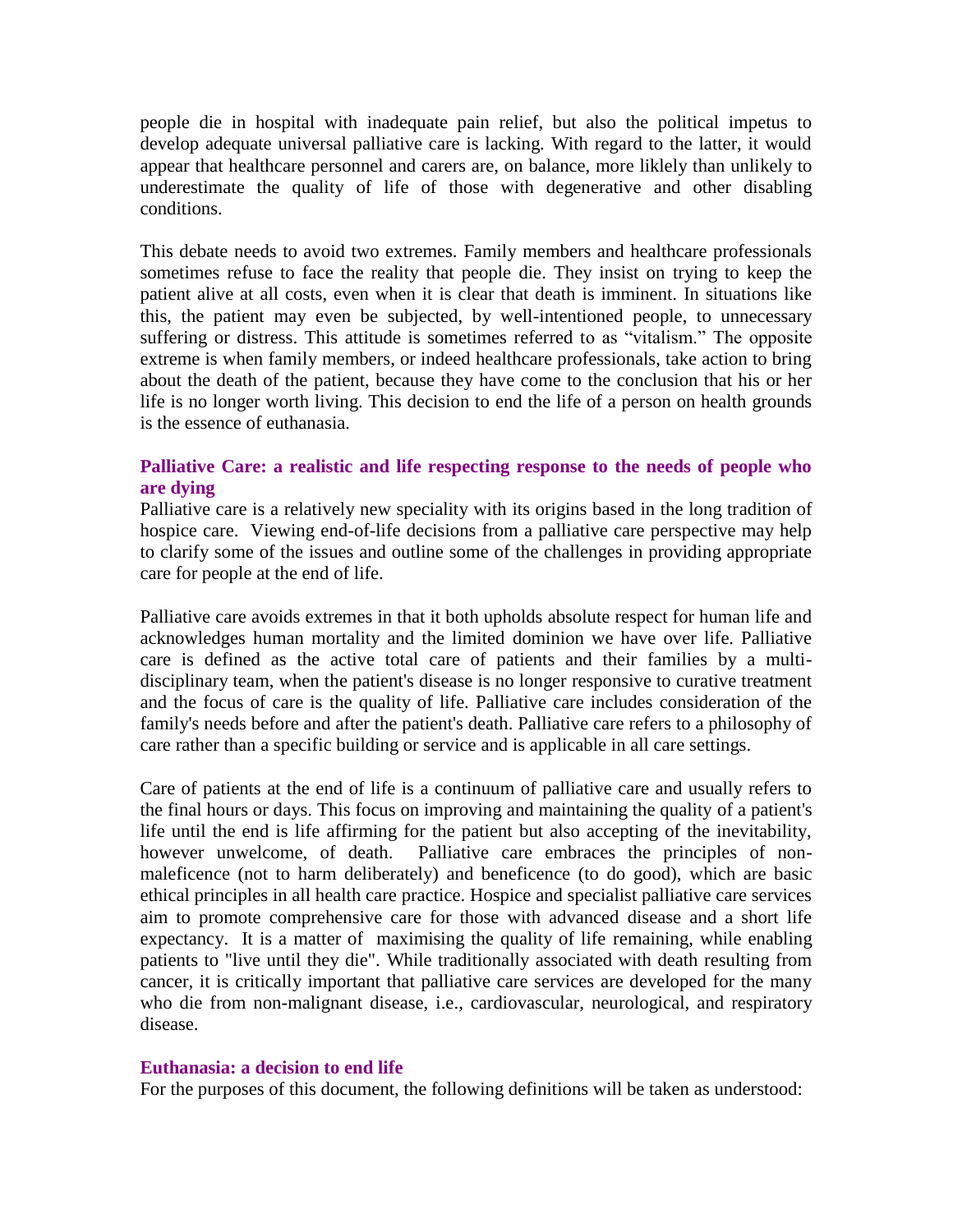- · "Active Euthanasia' is where death is caused by a deliberate action. The clear intent is to terminate life.
- · "Passive Euthanasia" occurs when death is produced by withholding or withdrawing ordinary means of nutrition or treatment from the patients condition with the intention of hastening death.
- · "Voluntary Euthanasia" is that which is requested by the subject or agreed by him/her when proposed by others.
- · "Involuntary Euthanasia "- is where the agreement of the subject could be sought but is not.
- · "Nonvoluntary Euthanasia "- is where the subject is unable to indicate a rational agreement.

Apart from the Netherlands, euthanasia is against the law in Europe and is classed as a criminal act. In Holland euthanasia means the termination of a life by a doctor at the express and voluntary wish of a patient. Since the Dutch Supreme Court declared in 1984 that voluntary euthanasia is acceptable, the law allows a standard defence from doctors if they have adhered to clearly defined official guidelines and conditions. The recent reforms to articles 293 and 294 of the Dutch Criminal Code (10/4/01) have formulated what they refer to as "the due care considerations" so that when a physician is ending a life he/she must:

- Be convinced that the patient's request was voluntary, well considered and lasting.
- Be convinced that the patient was facing unremitting and unbearable suffering.
- Have informed the patient about their diagnosis and prognosis.
- Have reached the firm conclusion with the patient that there was no reasonable alternative solution.
- Have consulted at least one other independent physician who has examined the patient and formed a judgement about the above points.
- Terminate the life in a medically appropriate fashion.

Under this new legislation, it is not a condition that the patient is dying or that the suffering is physical. Citizens from other countries are not eligible for euthanasia in Holland. As a matter of public policy, other European countries do not allow euthanasia even if the patient wants to die. The victim's consent does not, for instance, provide a defence here in Ireland. Therefore active euthanasia would normally leave anyone assisting liable to the charge of murder.

## **The Principle of Double Effect**

Establishing clear and unambiguous definitions of what does or does not constitute euthanasia is very important in helping healthcare professionals to determine their practice. If a doctor or a nurse equates his/her practice with passive or even active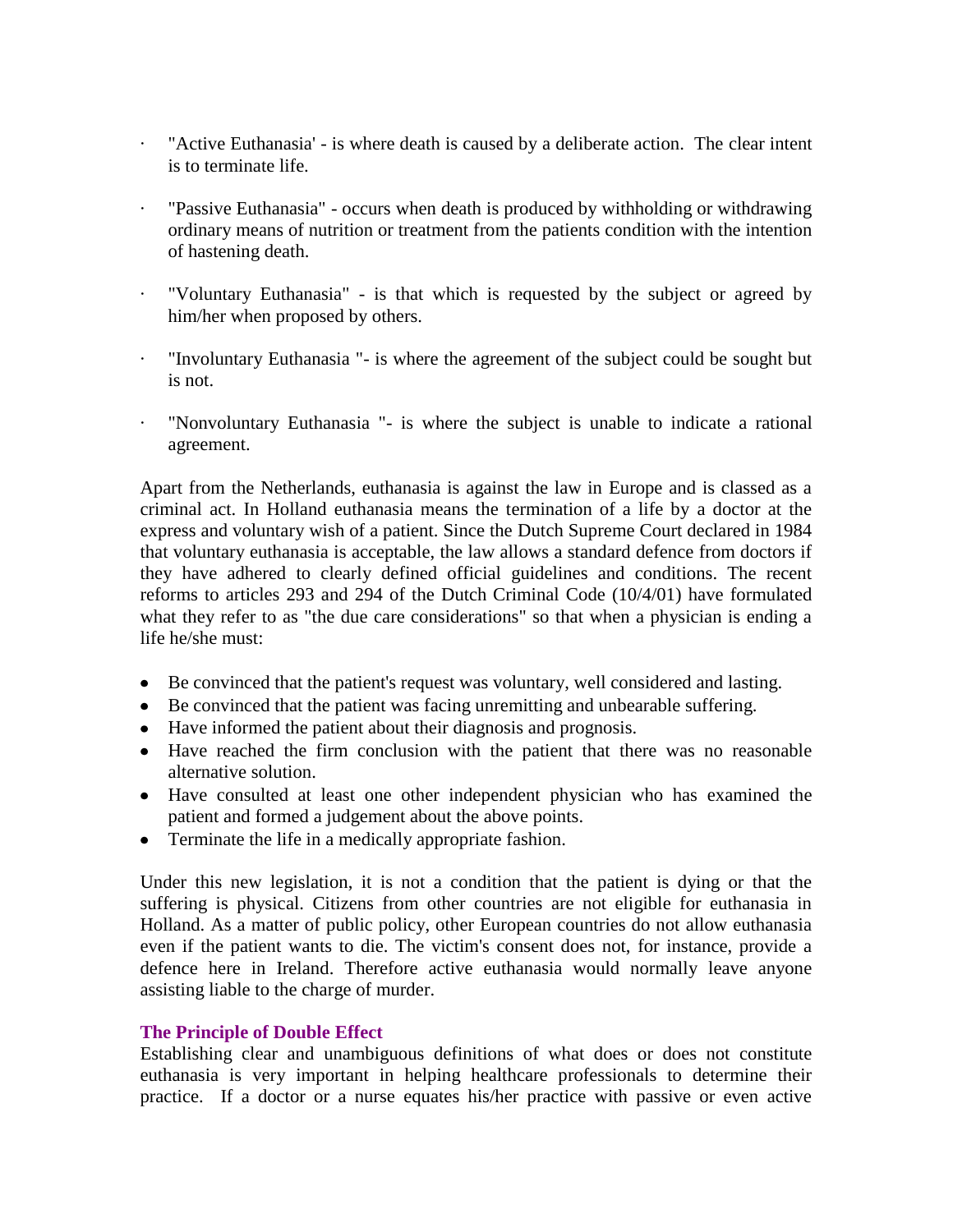euthanasia due to a poor understanding or definition of terms, then he/she will not be able to differentiate between appropriate clinical practice and euthanasia.

Confusion can arise, in particular, when drugs are prescribed to treat the symptoms associated with the process of dying. Strong pain medication (opioids) or sedatives may be needed to ensure that the patient's dying is relatively pain-free and peaceful. Here the clear intent is to relieve distress, and the possible shortening of a person's life as a result of sedation or respiratory depression, is a secondary effect. Appropriate pain relief or sedation need not necessarily shorten life, but even if in some instances it does, the relief of a distressing symptom may be more likely to enhance life. Healthcare professionals are ethically required to do the most positive good for the patients entrusted to their care and must avoid at all times causing them injury or harm. Good palliative care clearly has a great deal to offer the patient in pain or the patient who is frightened and anxious. Responding to a patient's needs in a holistic manner may in itself prove to be an adequate response to a request for euthanasia.

The principle of "Double Effect" is an important one and needs clarification. The consequences of an action are important, and they are always morally relevant when they are forseeable. But consequences alone do not determine the morality of an action. The nature of the action itself (what is being done), and the intention of the person who acts, also influence the moral value of the action. In order for an action to be justified under the principle of Double Effect,

- the act itself (in this case, the relief of pain) must not be intrinsically bad,
- the agent must have the right intention he/she must intend the good effect not the  $\bullet$ bad
- the good effect must not be achieved through the bad effect
- $\bullet$  there must be a proportionate reason to justify the bad effect (i.e., there must not be more harm done than good achieved)

Like other well established moral principles, the Principle of Double Effect, is firmly rooted in practical reason and common sense. It is not about splitting hairs. Indeed a good example of it is in the decision that is made to allocate public funds to healthcare. This has the good effect of healing and the relief of pain, but it is not possible without the negative effect of imposing taxation on people, for some of whom it least it may be quite burdensome. The role of government is to ensure that the good effect is actually achieved, and that the negative effect is not out of proportion to the good.

# **Understanding and Responding Constructively to the Request for Euthanasia**

It is well known that the request for euthanasia from the patient with advanced and progressive disease is often transient and may coincide with a bad period of symptom control, even a clinically treatable depression. The findings of a recent study indicated that the desire for death changed with improved pain management and psychosocial support. 3[3] The study also indicated that depression emerged as the only predictor of the desire for euthanasia. It appears that pain may increase the risk of depression, while

 $\frac{1}{3[3]}$ . cf. H.M. Chochinov et al. "Desire for Death in the Terminally Ill" in *American Journal of Psychiatry*, 152:8, August 1995.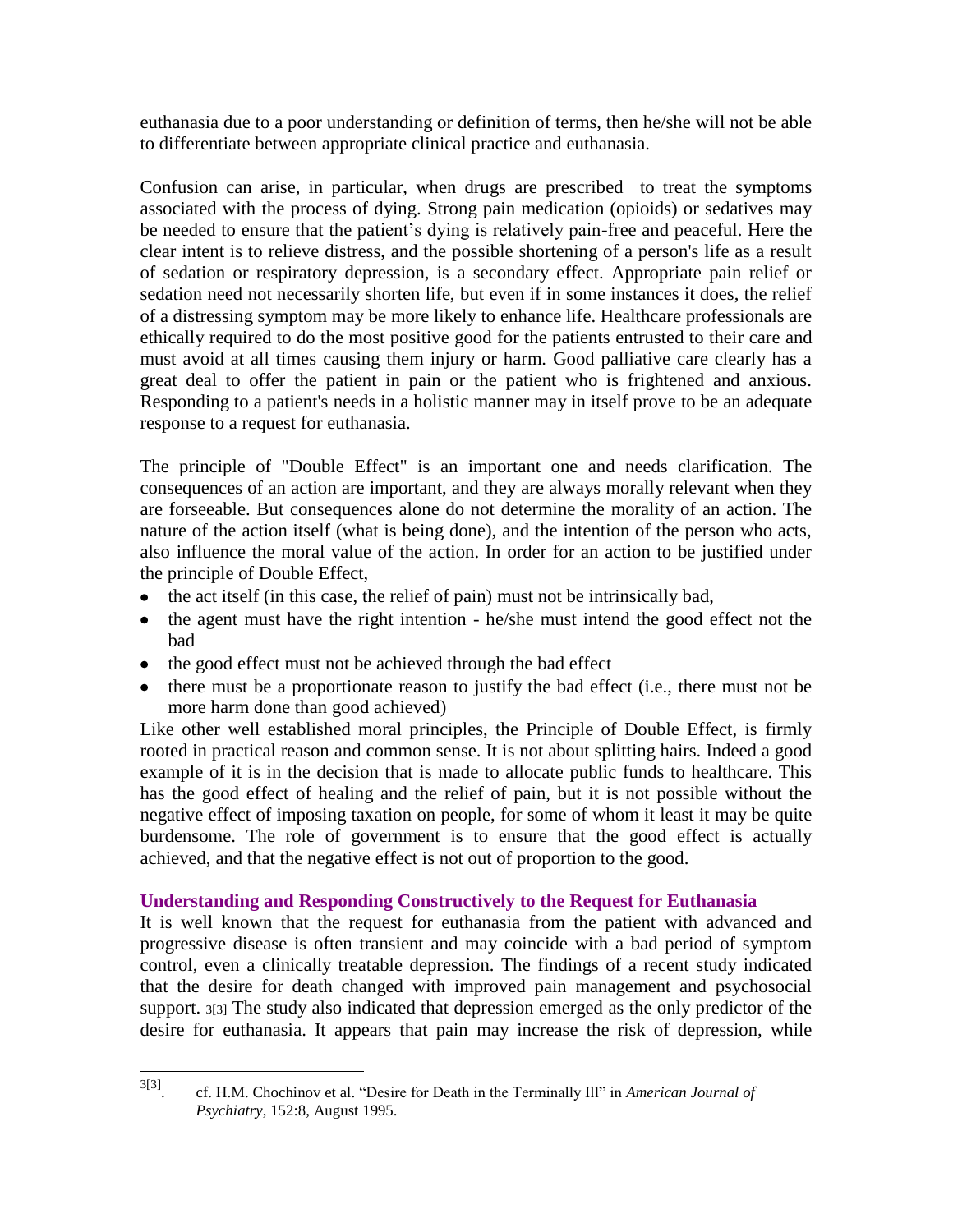increased psychosocial support protects against it.

Where the request for euthanasia persists despite good symptom control, psychosocial, and spiritual care, the challenge to palliative care is to identify and respond to the suffering of the person. Suffering and the response to suffering can in itself have value and meaning to the person. In the study referred to above patients who reported a serious desire for death during the initial stages of the study differed from the rest of the group on the dimensions of pain, family support and depression, including a much higher prevalence of diagnosed depressive disorders. Good palliative care may reduce the request for euthanasia but some patients will want to end their struggle against serious illness in their own way and at a time of their choosing.

## **The Autonomy of the Patient:**

For some patients euthanasia will be seen as the ultimate expression of autonomy in that they determine the time and the mode of their dying. Culturally, the prevailing interpretation of autonomy is closely linked to the right to pursue self-interest. This interpretation suggests that there should be no external limits on our own life plans and life goals. Therefore by extension we should have the right to self determine when we die and how we die.

Autonomy is not absolute. We are not morally justified in doing something simply because we wish to do it. Some decisions that we may be capable of making and carrying out are never morally justified. Among these, for instance, would be the decision directly to destroy an innocent human life. It is, therefore, necessary, especially in formulating legal and medical codes, to balance the desires of the patient who may wish to die with the interests and obligations of society as a whole. To weaken society's prohibition on killing as a response to a small number of individual cases would not be in the best interests of society as a whole. The prohibition on killing is a corner stone of law and social relationships. It protects each of us impartially, embodying the belief that all are equal. Any changes in the legal prohibition on euthanasia would lead to further erosion whether by design, by inadvertence or by the human tendency to test the limits of any regulation. This erosion of protection may impact most on those who are vulnerable and lead to the "slippery slope" scenario whereby the elderly, chronic sick or disabled may feel pressure, either real or imagined, to seek an early death.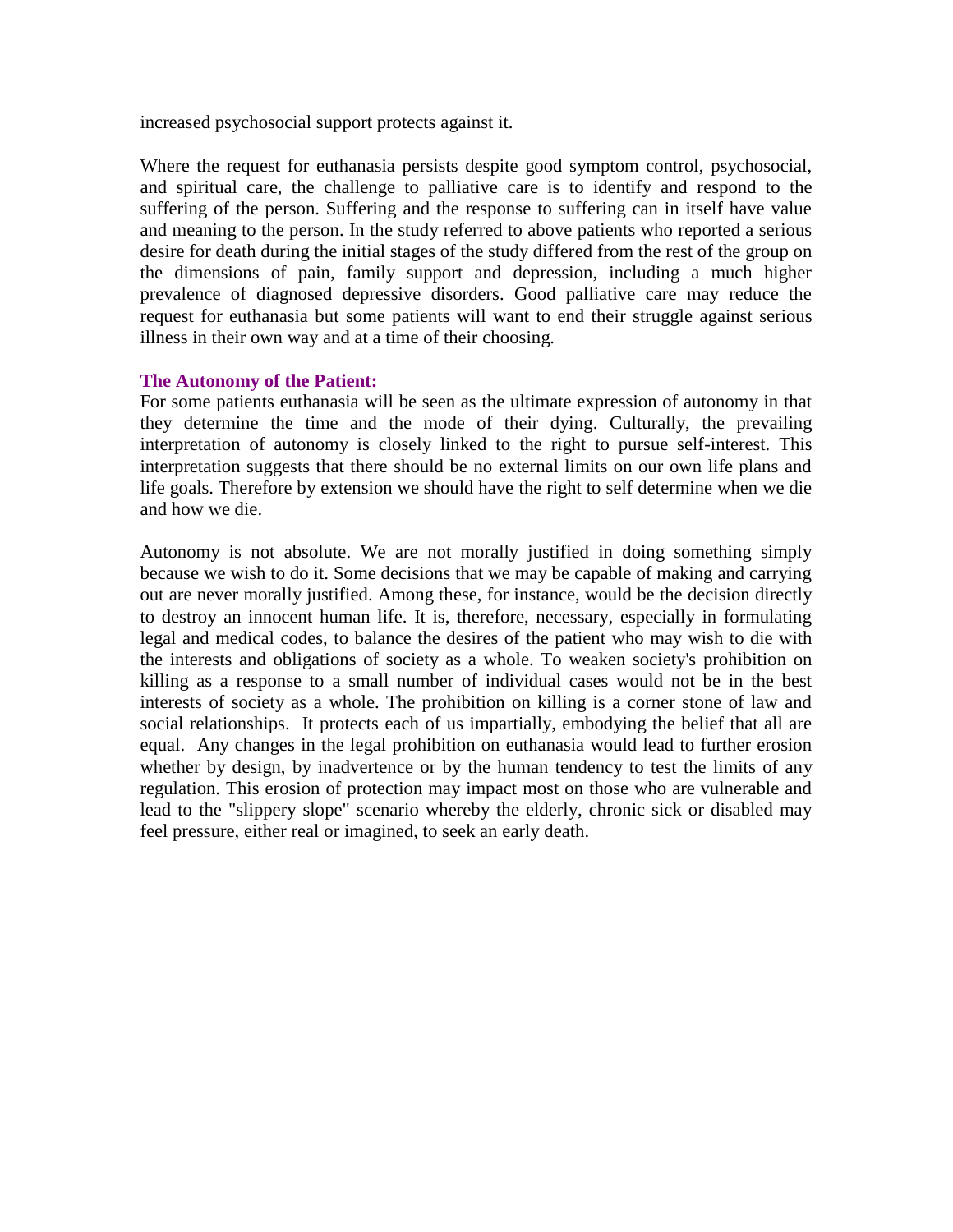Arguments in favour of euthanasia for elderly patients who have developed dementia are also made. Ironically this occurs at a time when the literature of medical ethics is coming to terms with the societal tendency to undervalue personhood in dementia. Promoting the concept that our personhood is very much more than our cognitive function will require a significant effort. This is a different clinical situation in that these patients are chronically ill, not terminally ill, and they may not be able to voice their wishes coherently. The request for euthanasia may come from a distressed spouse or close relative who feels that the person they knew and loved has already died and that maintaining physical life is of no value. The fact that a patient is no longer competent to make decisions means that he / she risks being reduced to the level of an object to whom things are done. For all that our experience of the person is one of disintegration; of a breakdown in the relationship between the mind, the emotions, and the body, there remains beneath the surface a unique human individual. For this reason particular care needs to be exercised to ensure that decisions are made in a way which takes account of the patient as a whole, rather than viewing him or her from one limited perspective. These situations are very difficult and if euthanasia were permitted it would mean the introduction of a qualitative judgement on what is determined to be a worthwhile life or existence. This would have an enormous effect on the ethos of healthcare provision in this country and it is an area fraught with danger in terms of a potential for abuse and the message it sends out to vulnerable people.

#### **Physician-Assisted Suicide and The Ethos of Medicine:**

"Right To Die" organisations frequently see suicide as the first step on the road to legalising active voluntary euthanasia. The argument that is used strongly to support assisted suicide is that life has value only so long as it has meaning for the person whose life it is and respect for "self determination" and "personal autonomy" should entitle a competent person to decide for himself whether, when and how he/she chooses to end their life. The slogan "Right To Die" has an appealing sound to it but few expressions are more poorly understood or are more misleading. The failure of such advocacy groups to realise that the greatest risks at the end of life are more likely to relate to inadequate services rather than over-intensive treatment yet again points to the need to ensure that education in ethics has a sound grounding in the evidence base of interventions and prejudice at the end of life.

In general when the expression "Right To Die" is used people are usually seeking to establish a number of quite distinct claims, which are expressed in terms of the right :

- to reject or to determine unwanted medical procedures including life saving treatment.
- to commit suicide
- to obtain another's help in committing suicide, often subtitled a "physician assisted suicide," where doctors are the ones to administer the lethal dose or injection.
- to an active voluntary euthanasia, i.e., to authorise someone to kill you intentionally and directly.

While the first of these four possibilities can certainly be regarded as a right, because there is a reasonable balance between the benefits and the risks involved, this cannot be said of the other three possibilities.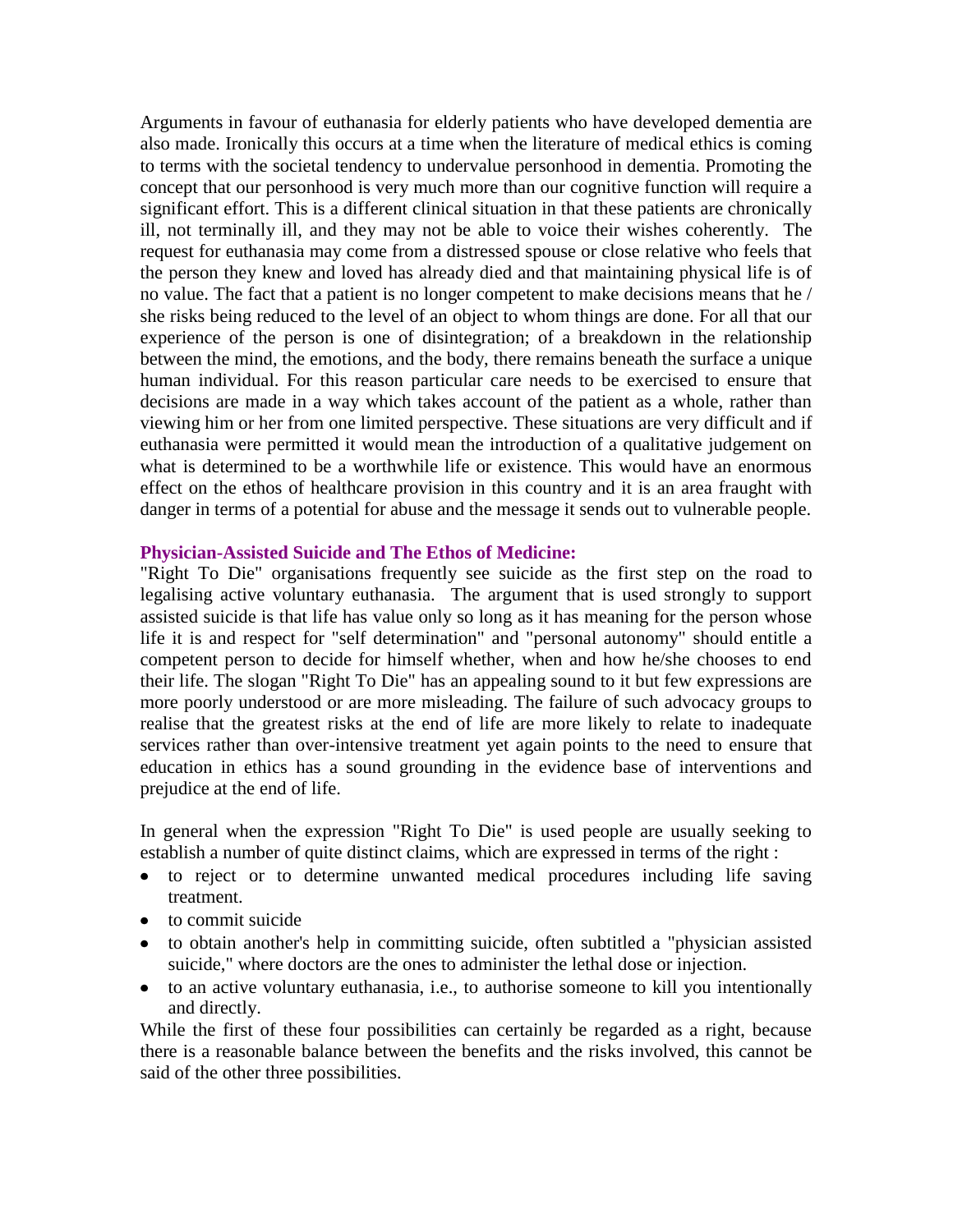At present the legal position regarding "Right to die" cases or cases involving withdrawal of life support systems is unclear. Whilst the law recognises a person's right to refuse medical treatment it also recognises that each case is individual and it is very difficult to legislate for all possible situations that may arise. Assisted suicide takes place when another person provides assistance but the suicident commits the last act himself. This is different from active voluntary euthanasia where a person other than the one who dies performs the last act. There is a great deal of literature on the legal issues and the morality of assisted suicide and it is clear that the line between assisted suicide and voluntary euthanasia is often extremely blurred and frequently obliterated.

Medicine and healthcare generally can be seen to have a number of concrete objectives. Among these are the eradication of disease, the relief of pain, the saving of life, and the restoration of health. We must look beneath these objectives for the ultimate purpose of healthcare, which is the well-being of the patient, not just as a body, or as a subject of emotions or of physical sensations, but as a whole person. At times, when the different objectives may even appear to conflict with one another, this requires a degree of balancing. In caring for persons in a holistic way, and especially those who are weak or vulnerable, healthcare professionals are the agents not only of the patient and of his / her family, but also of society. When we say that they are agents, however, that should not be taken to mean that they are mere functionaries who have no right to make decisions in respect of the kind of service they provide. Like their patients, healthcare professionals have a right and a duty to choose what is good, and to reject any course of action which conflicts with an informed judgement of conscience, even if this is requested by the patient or by the family. The legalisation of euthanasia, whether active or passive, would fundamentally alter society's perception of healthcare professionals as people whose whole ethos is rooted in respect for life.

Health care professionals should respect the wishes and values of patients, aiming to enhance the personal autonomy and sense of self worth. Regard for the autonomy of the individual cannot require health care professionals to honour requests for euthanasia given the harm to society and to health care professionals which could ensue. The reality is that even in the Netherlands where euthanasia is permitted and legal sanctions have been removed, only a very small minority of patients uses these methods. The majority of these are patients suffering from cancer and the major factors motivating these requests are depression and severe psychological anxiety. If anything, this tends to lend support to the view that providing better pain control, and better emotional and spiritual support may indeed reduce the interest in and demand for either euthanasia or physician assisted suicide.

# **The Link Between Physical pain and Emotional Distress**

The reason why patients may request euthanasia often go deeper than their physical pain and discomfort from symptoms. Patients may have fears about loss of control, loss of independence and their concerns about the effect of their illness on their loved ones. Sometimes the issue of autonomy and having the right to choose the time, the place, and the method of dying reflects a sense of having lost control over one's life.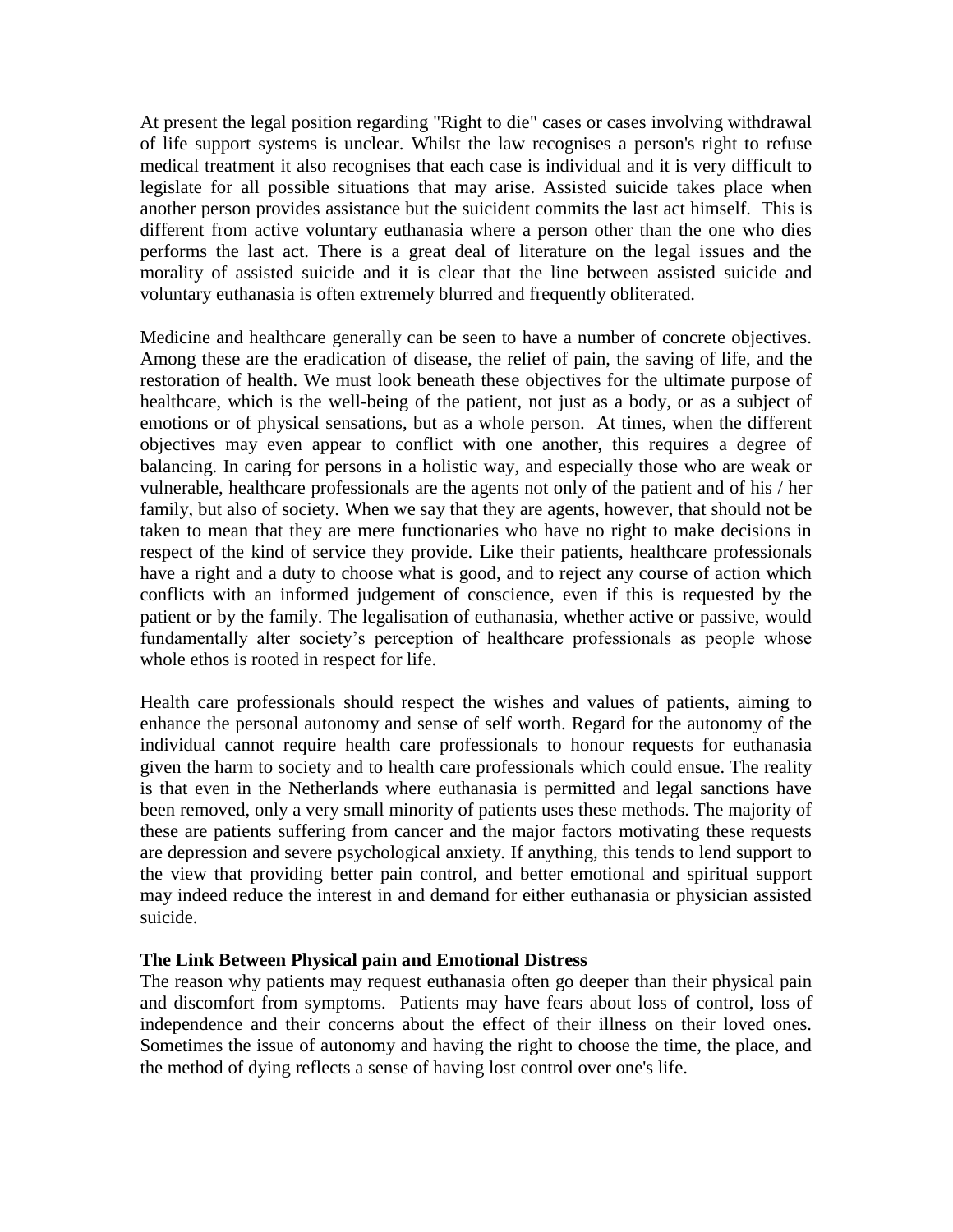It is challenging to be confronted with a person's request for euthanasia when it is persistent and rational. These requests are often couched in terms of the futility of their existence, a loss of meaning and weariness with life. Sometimes the effect of the patient's prolonged dying on family and friends can be the catalyst for the request. It is sometimes argued that for this individual, euthanasia is the only response that will allow them to achieve a good death.

One response in these very difficult situations where the person is clearly beginning to die, is to offer increased sedation to treat the anxiety the patient is experiencing. The term "sedation" derived from the Latin sedare (to calm), is widely used in anaesthesia and intensive care to describe pharmacological methods used to reduce the awareness of a patient in a state of pain or anxiety.4[4] In palliative care, sedation may be defined as the prescription of psychotropic agents with a view to controlling physical symptoms (pain, dyspnoea), psychological symptoms (insomnia, anxiety crises, agitation) or to make the patient unconscious in dramatic situations (sudden haemorrhage).

Even in circumstances such as these, sedation (or an increase in the level of sedation) should not be an automatic choice. Sedation reduces the capacity of the patient to respond freely and deliberately to what is happening in his / her life. If there is an effective alternative which allows the patient a greater degree of consciousness and freedom, such as discovering and responding to the causes of the patient's distress, this would be preferable to sedation. Often patients who are given the option of having more sedation will prefer not to be sleepy and will choose not to have more sedation.

In the last days of life patients and their families are faced not only with physical symptoms, but also with life-cycle changes and role reallocation brought about by the patient's imminent death. Counselling can be particularly valuable to those most vulnerable of patients who have no social support other than that provided by the multi disciplinary team. Given that there appears to be a link between improved pain management, additional psychosocial support and a reduction in requests for euthanasia it is vital that counselling is offered to these patients as part of good palliative care.

Palliative care places great emphasis on good communication by the professional team with patients and families and on setting realistic goals for treatment. Talking to people about dying is one of the most challenging aspects of health care, especially when patients seek hope and reassurance. When patients have a better appreciation of the nature of their illness, it is possible to explore their concerns and wishes in a realistic manner. The counsellor / health care professional may then address issues of fear, anxiety, loss of control and loss of independence with the patient. Patients who are dying can experience a loss of dignity, a fear of what dying will be like. Counselling allows the patient, the family, and others who are closely involved to discuss these fears. Illness can bring multiple losses to patients and their loved ones, which may change over time. Beliefs and perceptions about certain illnesses may influence the way in which the patient or the family responds to these losses.

 $4[4]$ 

<sup>4[4]</sup> cf. Jean-Claude Fondras "Sedation and ethical contradiction" in *European Journal of Palliative Care*, 1996; 3 (1)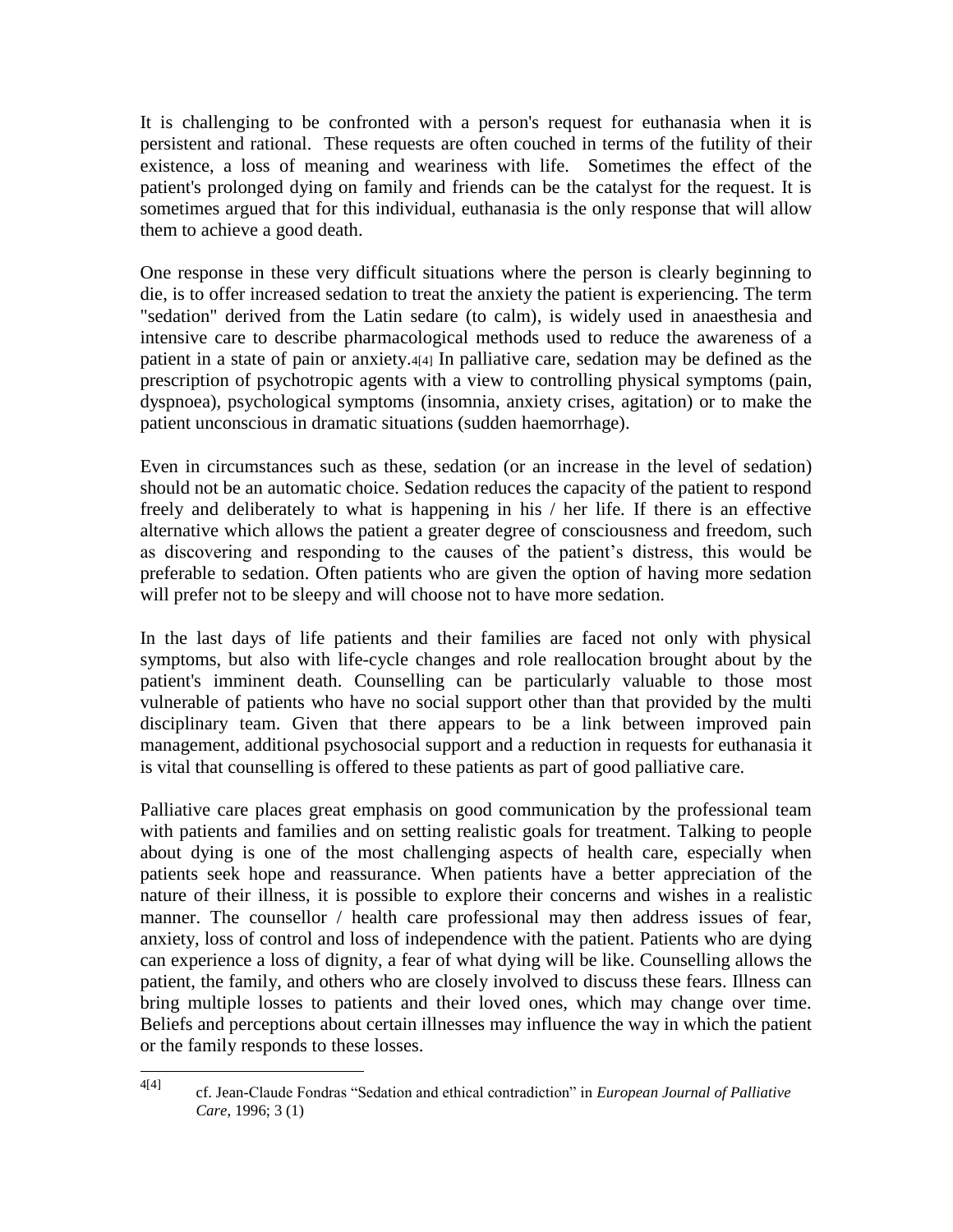Good palliative care encourages open communication between the patient and his / her loved ones. Conflict may arise in situations where collusion is evident i.e. "where a group of people agree to keep information from or to misinform others." 5[5] The healthprofessional's training and experience (whether doctor, nurse, social-worker, or chaplain) can help him or her to explore these complex issues with the patient and their families, and liase with the medical team. Palliative care includes consideration of the family's needs before and after the patient's death. The counsellor will negotiate issues of confidentiality, autonomy and consent as part of this process.

# **The Control of Pain**:

From the perspective of the patient, the guarantee that pain can be kept within reasonable bounds, is an important part of the argument in favour of life and against euthanasia. The patient can be assured that euthanasia is not just morally repugnant, but totally unnecessary. This guarantee can only really be offered to patients who are dying if adequate resources are specifically allocated to palliative care, both in general hospitals and in the community. The inadequacy of such resources impinges directly on the quality of care that can be provided to those who are dying, and may be a contributory factor in the level of demand for euthanasia.

More attention should also be given to the development of a palliative care culture in healthcare generally. Palliative care should not be seen as the sole preserve of palliative care specialists. When this does happen, other healthcare specialists may be deskilled, and patients and their families feel that they are disenfranchised if the do not have access to a palliative care specialist.

# **Advance care directives / living wills**

 $\overline{a}$ 

Advance care directives may take a number of different forms -

- · A Living Will this is a document directing that certain measures should or more likely should not be taken if one is no longer capable of making a rational decision, or incompetent and ill in some specified ways.
- · An Enduring Power of Attorney a document appointing a specific agent who takes specific kinds of decisions and specifies circumstances where one has become incompetent.
- · A patient indicates a "Value history" the sense of values and what gives their life meaning. It is quite common now to see a combination of all three types of directives drawn together in a formal statement and in some parts of the world, particularly in the United States, patients have constitutional rights to have these directives honoured.

In practice while there is widespread social acceptance of the idea of advance care directives; there remains considerable reluctance to actually implement them. Problems

<sup>5[5]</sup> . R.D. Laing "Collusion" in *Beneath the Mask: an introduction to the theories of personality*.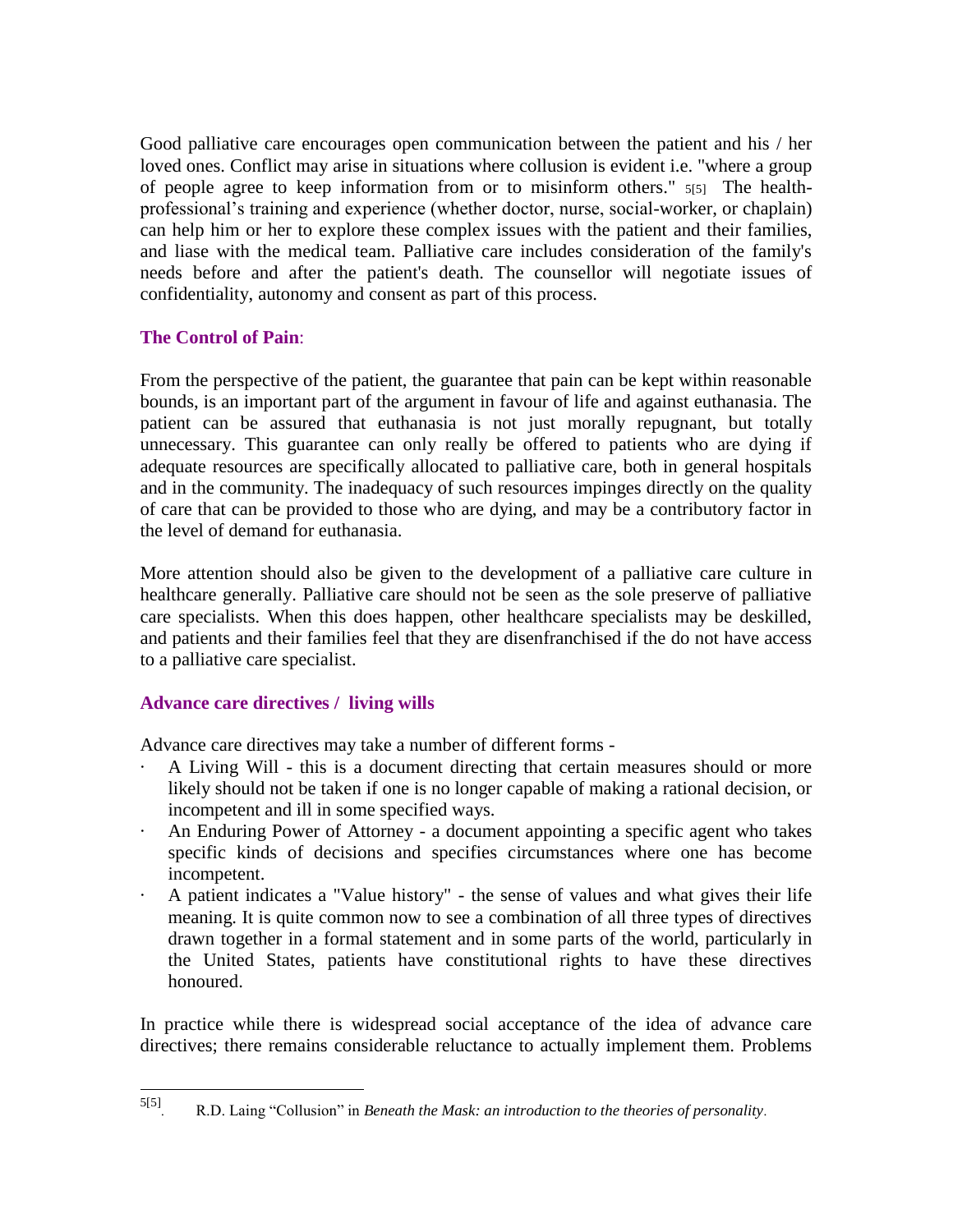that have surfaced include the fact that these directives do not necessarily improve communication between patients and their families about the sort of care they would like at the end of life.

A person's view of what constitutes appropriate intervention or withdrawal of treatment may change as the illness progresses. Therefore it is not uncommon to see someone in the whole of their health decide that they would not wish to have certain interventions, reviewing that decision when they actually become ill, and indicating a preference for a different type of intervention. There is also the possibility that medical advances may overtake directives that are too restrictive. Take the instance where a patient directs that he is not to be resuscitated. He may base this on the fact that at present there is a low survival rate in cases similar to his own or that at present there is a significant risk of brain damage following resuscitation. If then there are significant medical advances in the area of resuscitation this may overtake his previous directive.

In Canada it has become common practice in hospitals and continuing care institutions for patients to write or video their "Care Wish". This is then usually reviewed every three months at which time the patient can change their opinion in relation to choice of treatment or proxy choice. In Canada you may also appoint a friend or relation as an enduring power of attorney who may make decisions on your behalf in relation to health matters as well as financial matters. However it has been found in Canada that patients who have not appointed a power of attorney now have "trustees" appointed on their behalf. Frequently the trustees are not aware of the patient's specific preferences for treatment and are unable to make informed decisions for patients at the end of life.

In Ireland the enduring power of attorney does not include the possibility of making decisions in relation to medical treatment of a patient. Advance care directives are not legally recognised here in Ireland. Families here have no legal right to decide on treatment for their relative unless the patient is a minor.

Living wills are usually concerned about authorising the cessation of treatment in certain circumstances. A person may not morally make a directive, which would authorise action with the intent of bringing life to an end. One may rightly refuse a treatment if the burden and risk of the treatment is seen as outweighing the benefit it promises. This is not the same as refusing treatment because one does not see ones life as worth saving. What is at issue is the burden of the treatment and not the burden of ones life.

The legal and moral difficulties in this area stem from the fact that there is necessarily, a highly subjective element in weighing the burden and the benefit of various treatment options for the individual patient. Faced with more or less identical situations, two patients may quite morally and reasonably come to opposite conclusions - one regarding the burden of pain, expense, risk etc. as intolerable, the other quite prepared to accept the risk. Obviously it is the patient, rather than the doctor, who is entitled to weigh these factors and make a decision based on the best possible information available. Information which is accurate and sensitively communicated is an essential element in any participation of the patient in the making of decisions about treatment.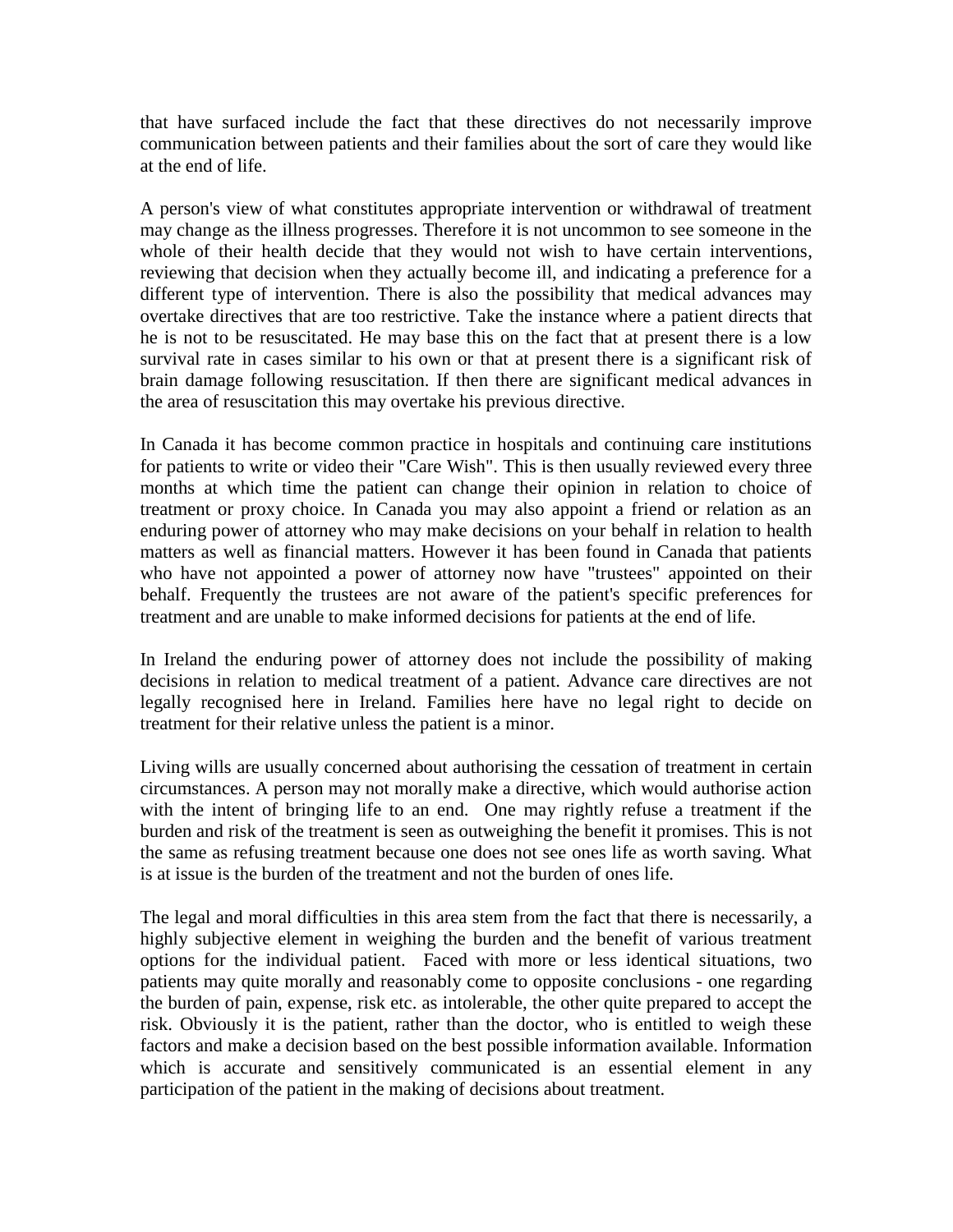It is clear therefore that while advanced directives may help to indicate a patient's preference about the end of life treatment, they are not without problems and they should be viewed as not just a simple document but more as a complex process that will change over time.

# **Respect for Life - A Theological Perspective:**

In our attempt to find answers to the questions which arise in the context of serious illness, both faith and reason can be of help to us. It is not a case of choosing between faith and reason. What characterises the human person is rational nature, and for this reason if for no other, any attempt to answer the fundamental questions about human life and death must be firmly rooted in reason. But to the eyes of faith, the very purpose of that rational nature is to make it possible for us to relate to God in a way that no other creature can. Any attempt to understand human suffering and dying, which excludes the dimension of faith, will inevitably fall short. Faith and reason are not in conflict one with the other.

Each without the other is impoverished and enfeebled. Deprived of what revelation offers, reason has taken side-tracks which expose it to the danger of losing sight of its final goal. Deprived of reason, faith has stressed feeling and experience, and so run the risk of no longer being a universal proposition.6[6]

The attitude of respect for life is not exclusive to people of faith, but it does have roots in faith as well as in reason. The Catholic church absolutely rejects euthanasia as a response to chronic or serious illness. This rejection is rooted in an understanding of the human person as someone who is called into life by God, and the ultimate meaning of whose life is to be found in relationship with God. This vision of the human person is revealed in scripture, but it can also be discerned through reason in the spiritual nature of the human person.

God is the Creator, and the author of life. Life is his gift to us, and the taking of life, for whatever reason constitutes the rejection of that gift. The problem arises when the value of life is measured, not in terms of relationship with God, but in terms of utility, or in terms of pleasure and pain. If it is no longer useful, or if it involves too much pain or inconvenience, then it is no longer regarded as gift. If it is no longer regarded as gift, then it seems acceptable to dispose of it.

We must also acknowledge that a request for euthanasia may have its roots in the perception of the relatives and friends, rather than in the desire of the patient. When a person is seriously ill, and death is near, relatives and friends are often emotionally drained by the experience. When someone says, "I can't bear to see her suffering," and proposes euthanasia as an alternative, it may be interpreted as an expression of compassion, but it may in reality be a failure to recognise the life of the other as gift and a fear of journeying with one's relative or friend "through the valley of darkness." It may

 $6[6]$ 6[6] *Fides et Ratio*. # 48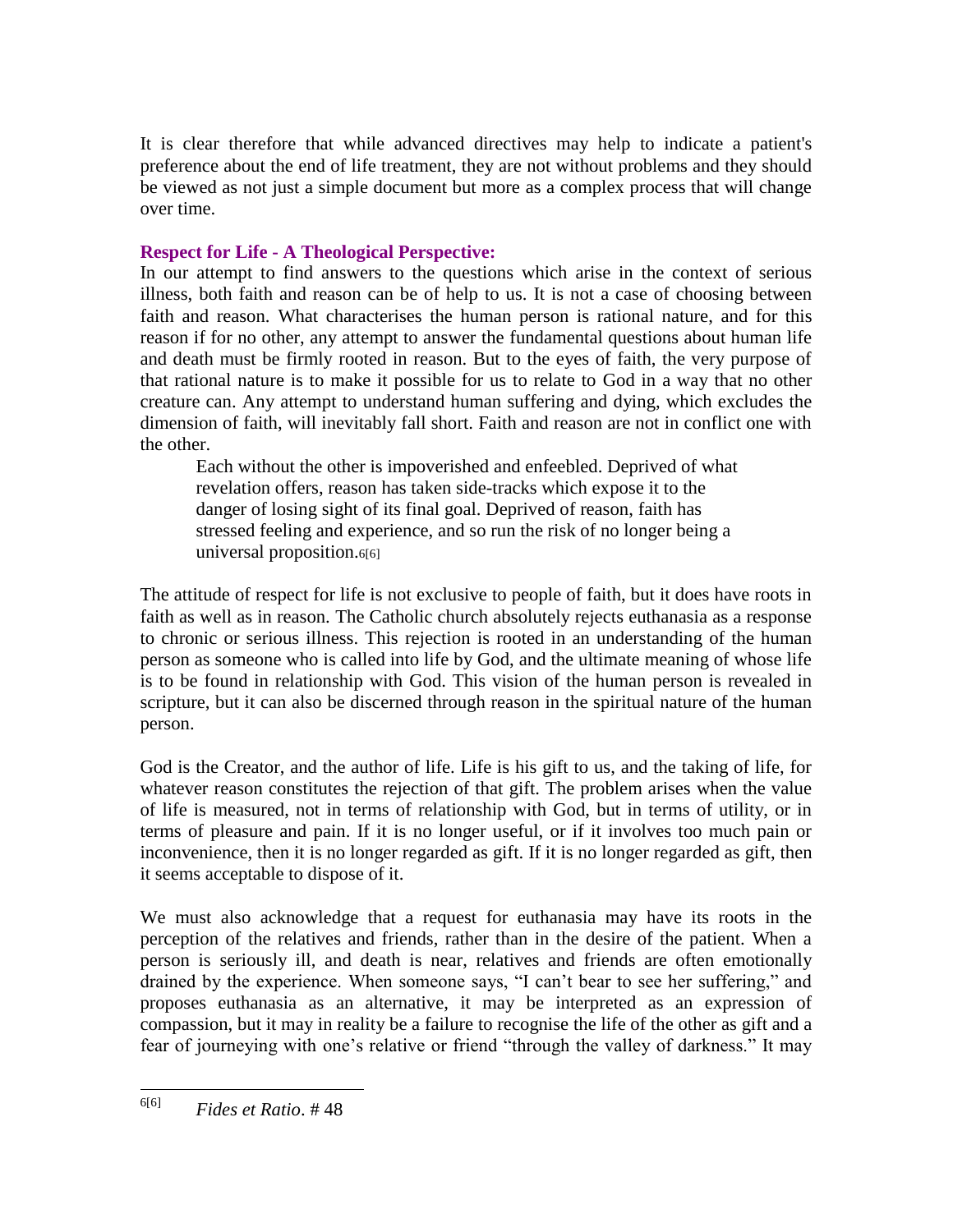also be related the fact that relatives and friends have not realised what other options palliative care makes possible, apart from the two extremes of euthanasia on the one hand, and unbearable suffering on the other.

Through his incarnation, Christ shares in the human condition, and this inevitably includes the human experience of death. In his case death is violent, and is preceded by much emotional and physical suffering. The paradox is that, far from negating the value of his life, the death of Jesus on the cross becomes the ultimate expression of love. It is not the intensity of his suffering that gives meaning to his death, but the attitude which he brings to it. In the same way, for the person who is dying, it should not be assumed that life is without meaning, even when there is physical or emotional pain, because much depends on the attitude which is brought to that pain. A decision to terminate human life before it has run its natural course, is also a decision to terminate the journey of faith before arriving at the destination.

The death of Jesus on the cross is inextricably linked to his resurrection. In the same way, for a Christian, the true meaning of death and dying can only be understood against the background of the Resurrection. In the light of the resurrection the experience of dying can be lived differently, precisely because it is not the final chapter in the life story of the person who is dying.

## **Spiritual and Sacramental Ministry in the Last Days of Life**

The human person is a unique combination of body and spirit, neither of which is complete without the other. For that reason, a comprehensive approach to healthcare must take account of the spiritual needs of the patient. "Spiritual" in this context does not necessarily mean "religious." Some people do not identify with organised religion, or think of themselves as religious, but every person is spiritual and has spiritual needs.

For Christians, as indeed for many others, the ultimate meaning of personal existence is to be found in relationship with God. All the key moments of life, including the times of sickness and death, have the capacity to bring this relationship into sharper focus. Conversely the relationship with God has the capacity to shed light on these key events.

One of the principle obstacles to the spiritual care of those who are dying has always been the inability of patients and relatives to communicate honestly, for fear of upsetting one another. This difficulty is compounded if healthcare professionals themselves are uncomfortable with any reference to death or dying. It was not uncommon in the past for the visit of a priest to be deferred until the last minute for fear that the patient might be upset.

By contrast, the ethos of sensitive but honest communication which is so much a part of palliative care, greatly facilitates the spiritual and sacramental care of those who are dying. An essential element of good hospice care is the fact that the patient's questions are welcomed and answered appropriately. Talk of death and dying is not "taboo." This means that if people pray with the patient, they can pray more honestly too.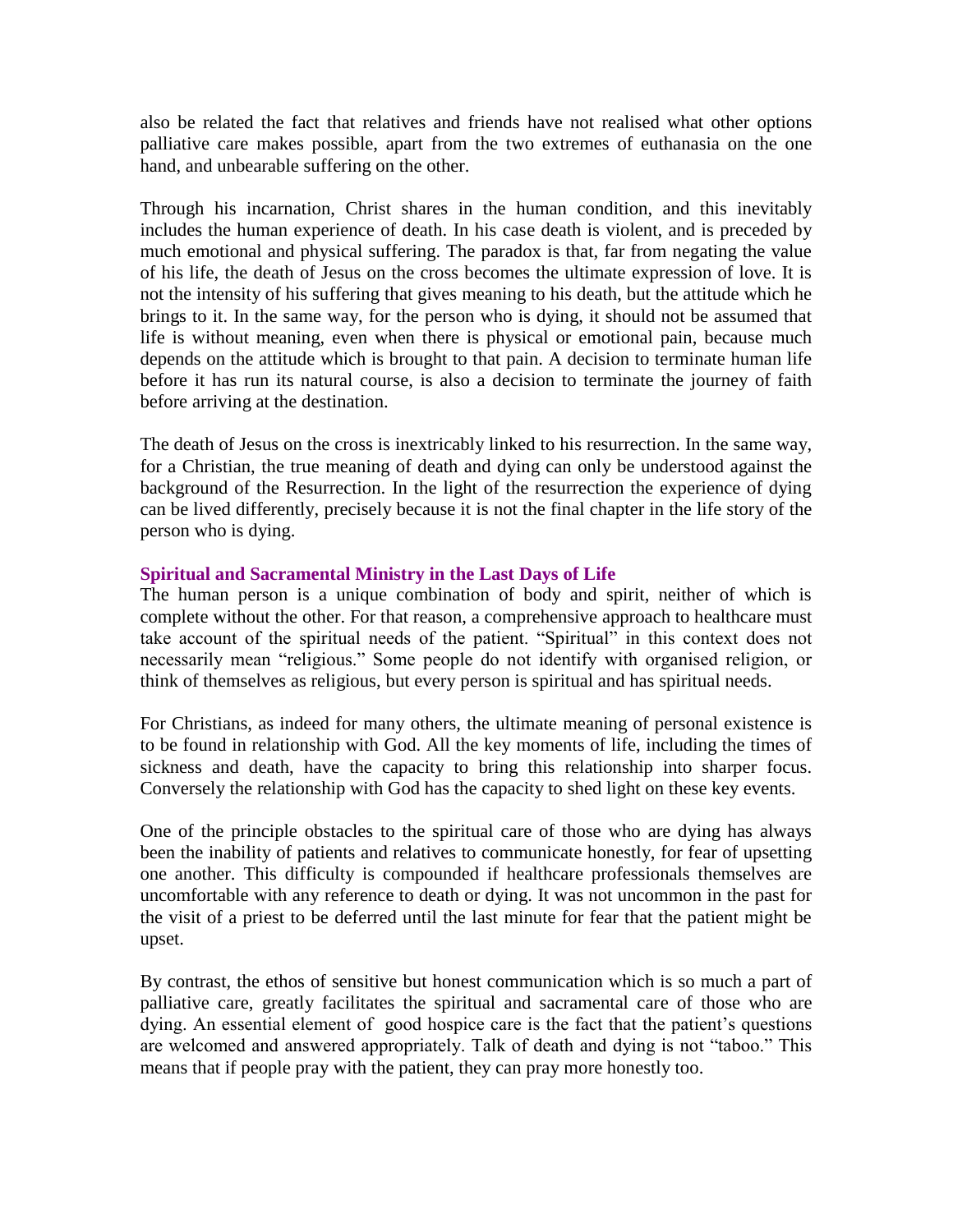There are three sacraments in particular which may be of help to a person who is dying. The sacrament of the annointing of the sick used to be known as Extreme Unction, or "the last rites." It was never intended to be primarily a last moment intervention when all else had failed. Properly understood it is the celebration of Christ's healing presence with the person who is sick. It expresses our conviction that, even in the final stages of illness the patient will be touched and healed by Christ, whether this healing is of body, mind, or spirit. Like Christ, the various members of the palliative care team will not abandon the person who is dying.

In the context of serious illness a patient will almost inevitably be drawn to some kind of review of life. There may be some anxiety about things that have been said or done, or things that remain undone. The sacrament of reconciliation, or confession, is not about adding the burden of guilt to the burden of illness. It fits very well into a review of life, by allowing the patient to entrust his or her life to the compassion of God who understands our limitations and our struggles, and in whom all contradictions are resolved.

In the Eucharist the person who is dying is able to receive the body and blood of Christ, who died and is risen. The Eucharist is God's personal pledge of eternal life to the one who is dying. It is food for the journey, the one which still remains to be completed in this life, and the "onward connection" from this life to the next. Every effort consistent with the dignity of the patient should be made to facilite the regular reception of the Eucharist by those who are dying. It need only be the tiniest fragment of the host, or the smallest drop of the blood of Christ. If a patient is unable to receive, then it is preferable that the priest or minister should bless him with the host, rather than simply passing by and ignoring him.

## **Conclusion**

Palliative care seeks at all times to respect the integrity, individuality, and unique worth of each person regardless of their ability or their functional status. Palliative care recognises that it may not be possible or appropriate to postpone death but equally that death must not be deliberately hastened. Palliative care places great emphasis on the importance of good communication between patients and professionals. The importance of establishing trust between the patient and their healthcare team allows the patient's wishes about treatment to be honoured while they are able to inform the professionals caring for them.

The autonomy of the individual is one of the corner stones of medical ethics and good medical practice. There have been welcome shifts in society to allow people increased freedom of expression and to promote a more open debate on the nature of our society. Inevitably there has to be some balancing between individual autonomy and societal needs. Respect for individual autonomy cannot be an absolute value in isolation. Some individuals will inevitably find the prohibition on euthanasia very difficult, but weakening the prohibition on euthanasia would increase the risk to society for potential abuse. The rejection of euthanasia for the individual does however entail society providing an adequate and holistic response to care for those who are in greatest needs,